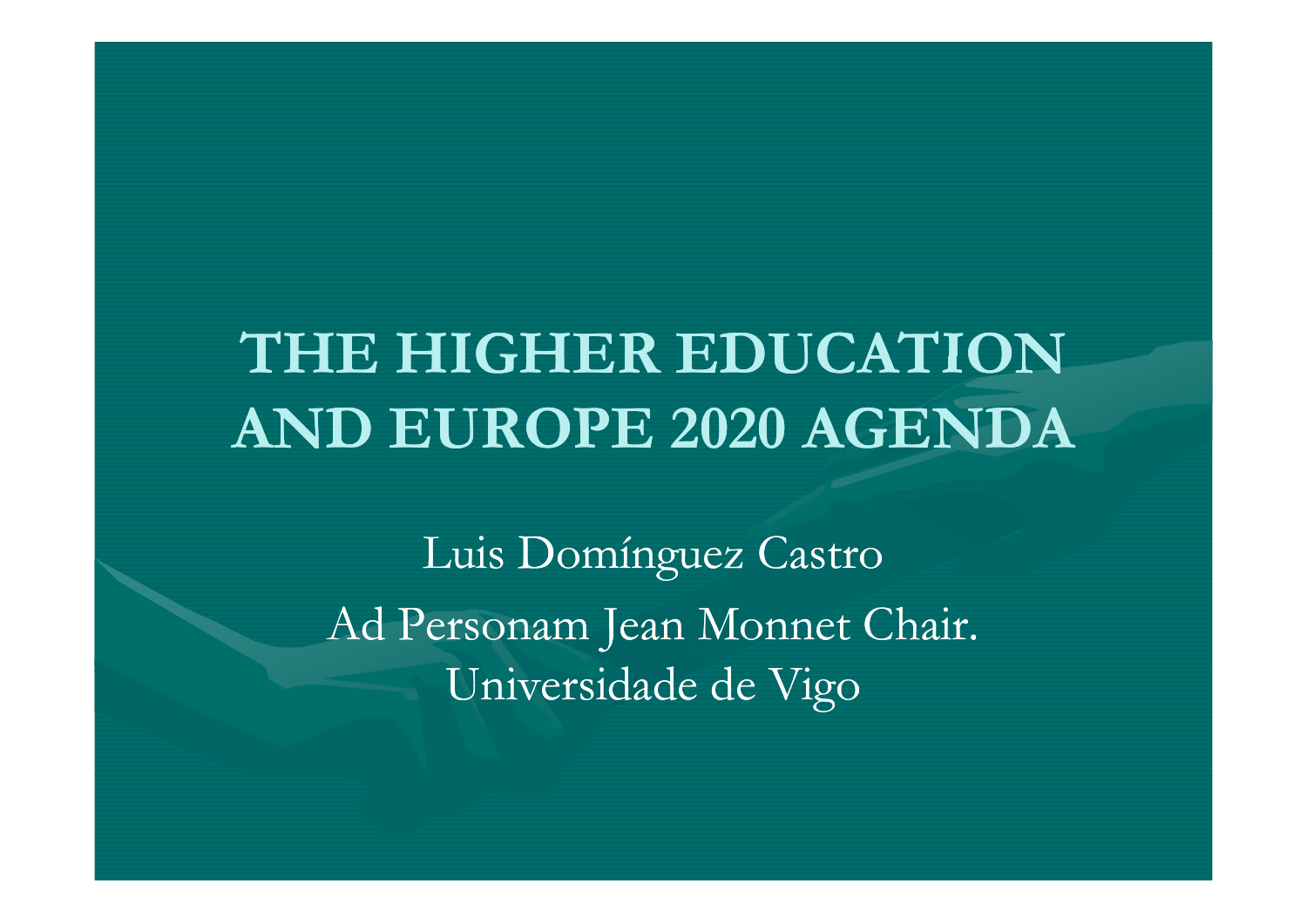### **OVERVIEW**

- The starting point
- Europe  $2020$  targets
- Europe 2020 initiatives
- **Innovation Union**
- Youth on the move

 $\bullet$ 

- **A digital agenda for Europe**
- **An Agenda for new skills and jobs**
- **The EHEA and its potential**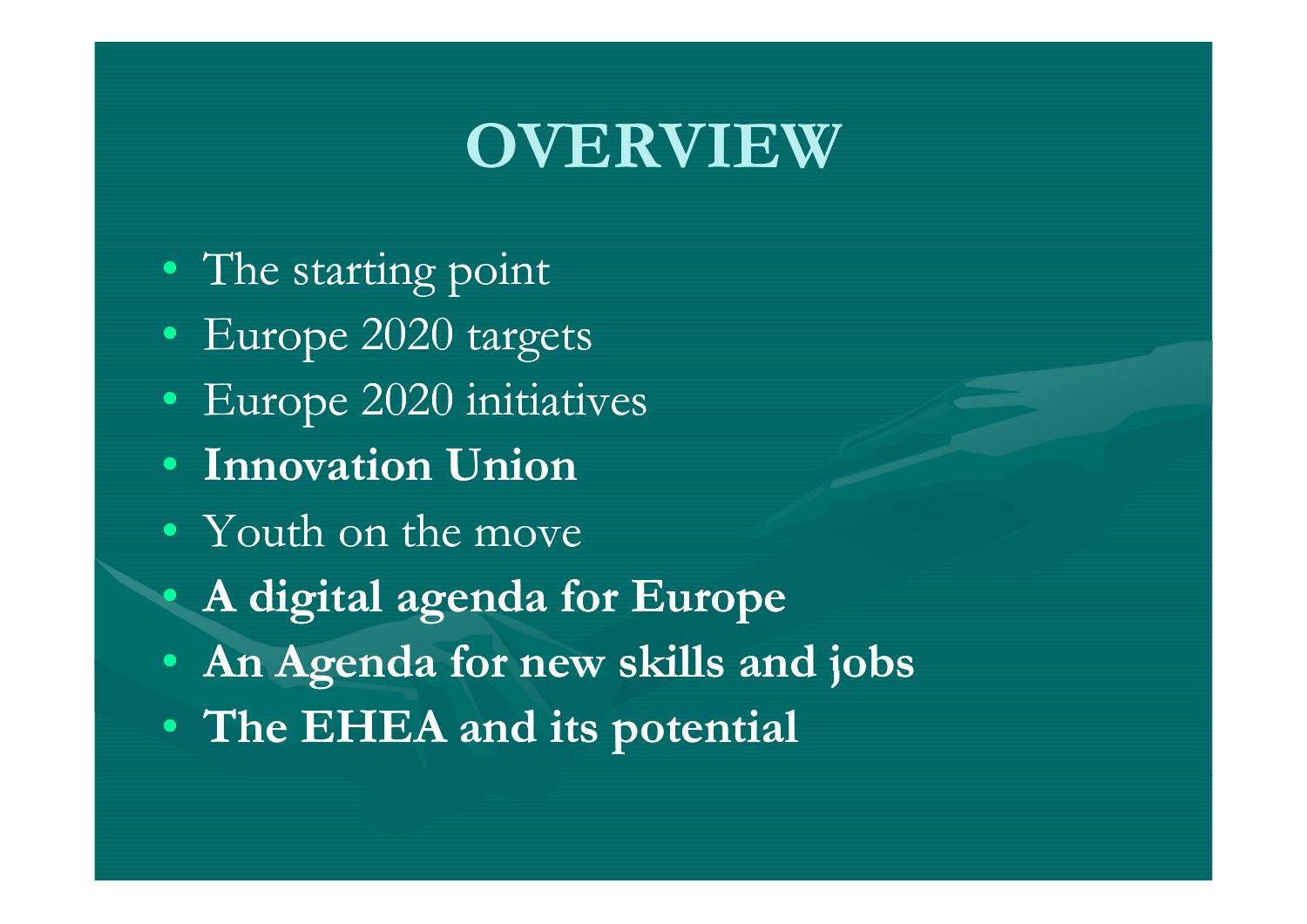## **The starting point**

- The European Higher Education Area : 180, 210 or  $240$  ECTS in the first cycle.  $90$  or  $120$  ECTS in the second cycle.
- Ranking Shanghai 2010: 33 universities in the top 100, 54 U.S.. 2 in the top 10 (GB). 11 in the top 50: 5 GB, 2  $\,$ FR, 1 CH, DK, SE, NL
- Ranking Iberoamericano SIR 2010: 25 European in the top 100. 3 in the top 10 (RS, FR y D); 10 in the top 50  $\,$ (5 GB, 1 RS, FR, D, ES, IT).
- Ranking QS 2010: 4 European (GB) in the top 10; 13 in the top  $50(8$  GB,  $2$  CH y FR,  $1$  DK).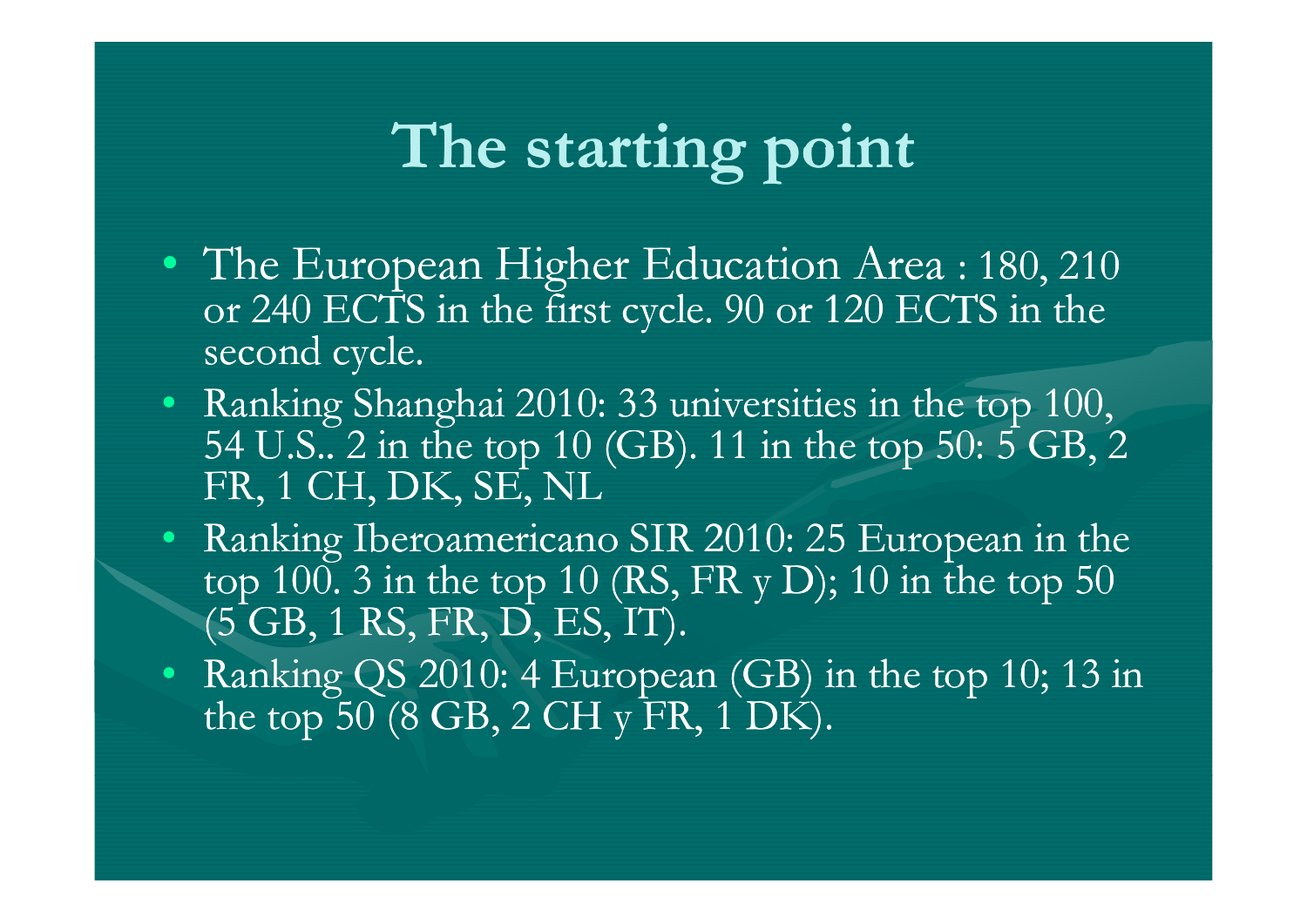# **Europe 2020 Targets**

- Smart Growth: intelligence, innovation and creativity
- **Spend 1,8% of EU ´s GDP to 3% (2020), USA 2 6% Japan 3 4% ,6%, ,4%**
- At least 40% of 30-34–year-olds with third **level education , EEUU 40%, Japan 50% 40%,**
- **Reducing school drop -out rates below 10% out**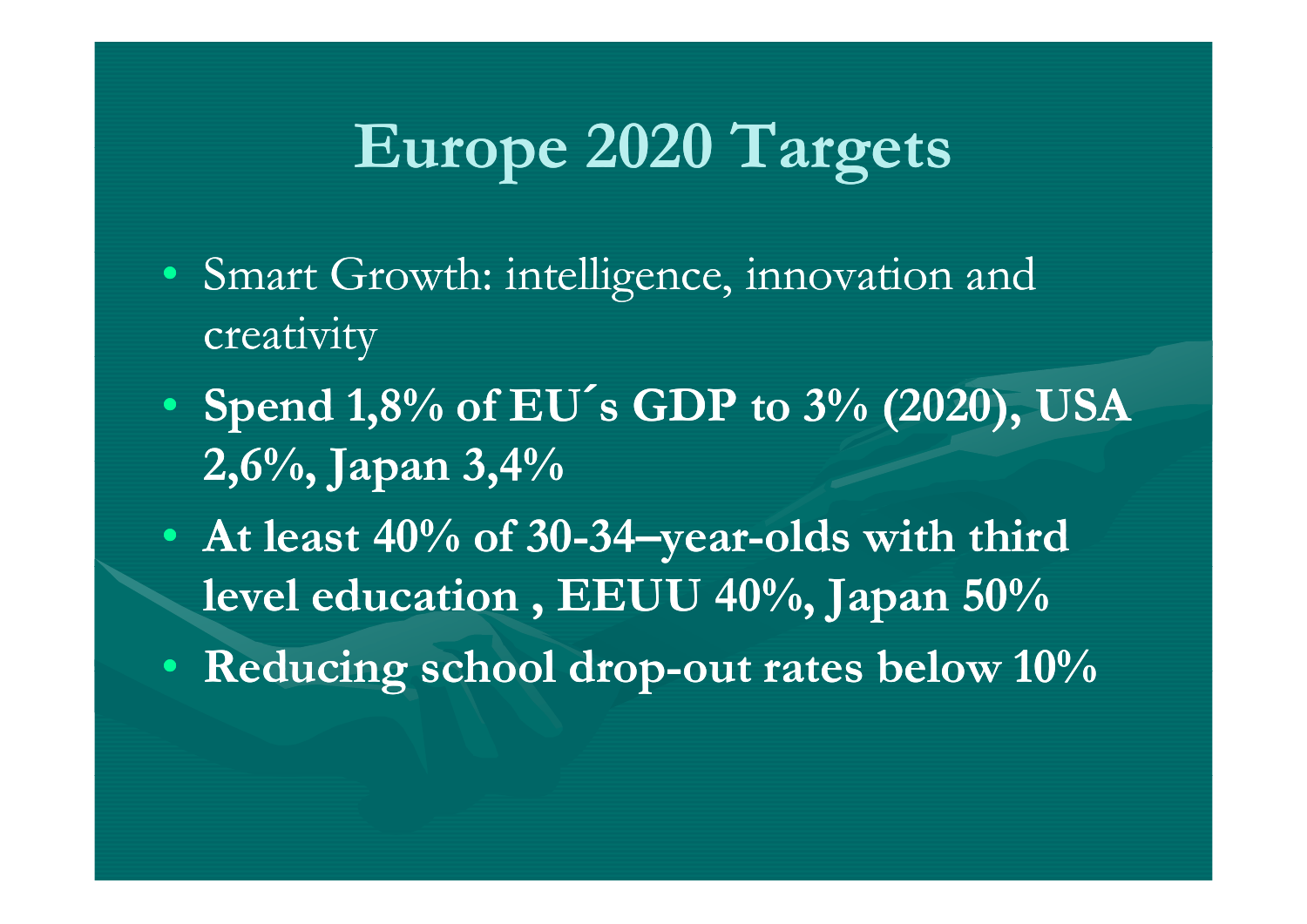## **Europe 2020 Initiatives 2020**

- **Open Method of Coordination**
- **«Innovation Union»**
- **«Youth on the move»**
- **«A Digital Agenda for Europe»**
- **«An Agenda for new skills and jobs»**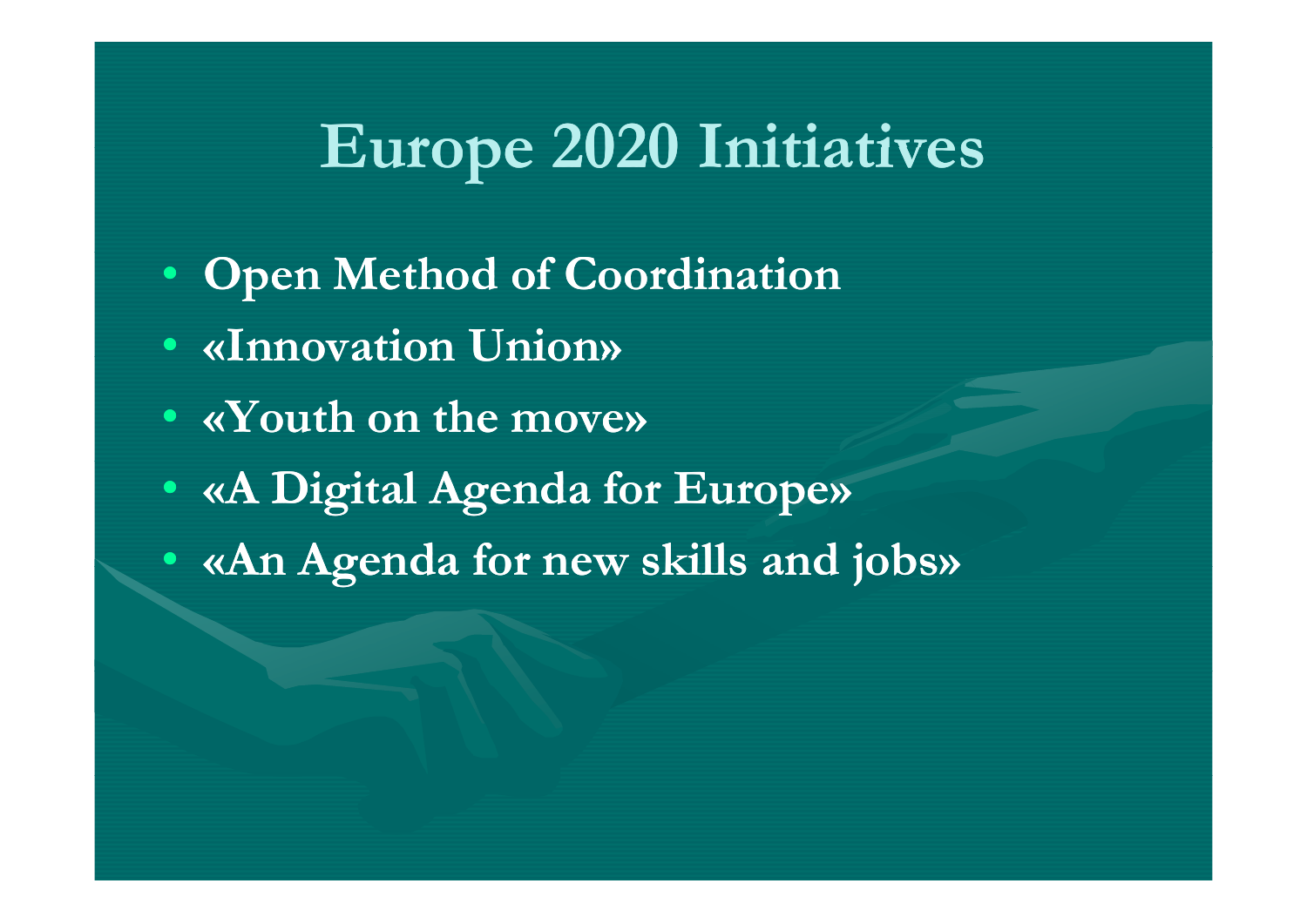#### Innovation Union: EU Institutions

- European Research Area: energy security, transport, climate change and efficient use of resources, health and aging, production methods environmentally friendly and land management
- «Building the Bioeconomy of 2020», « Key technologies shaping the future of European industry» and « Technologies that allow older people to live independently and be active in society ».
- To reinforce the links among education, companies, research and innovation.
- Greater involvement of public sector.
- $\bullet$ European patent system.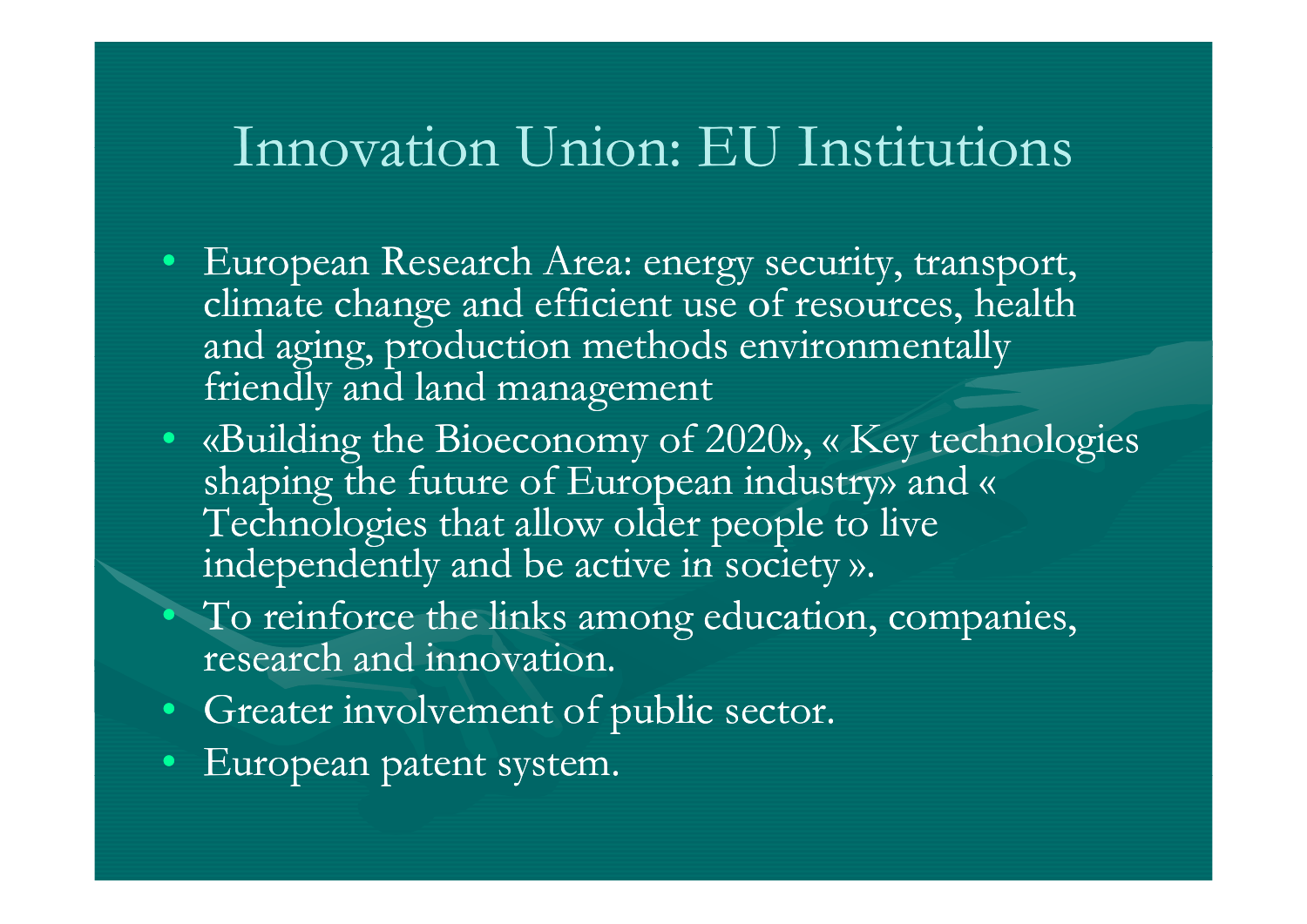#### Innovation Union: EU Member States

- $\bullet$ • To reform its national (and regional) R&D systems to encourage excellence and smart specialization.
- To apply to joint programmes and strengthen crossborder cooperation in areas of EU added value.
- Having a sufficient number of graduates in science, maths and engineering. Curricula focus on creativity, innovation and entrepreneurship.
- Using tax incentives and other financial instruments to promote greater private investment in R & D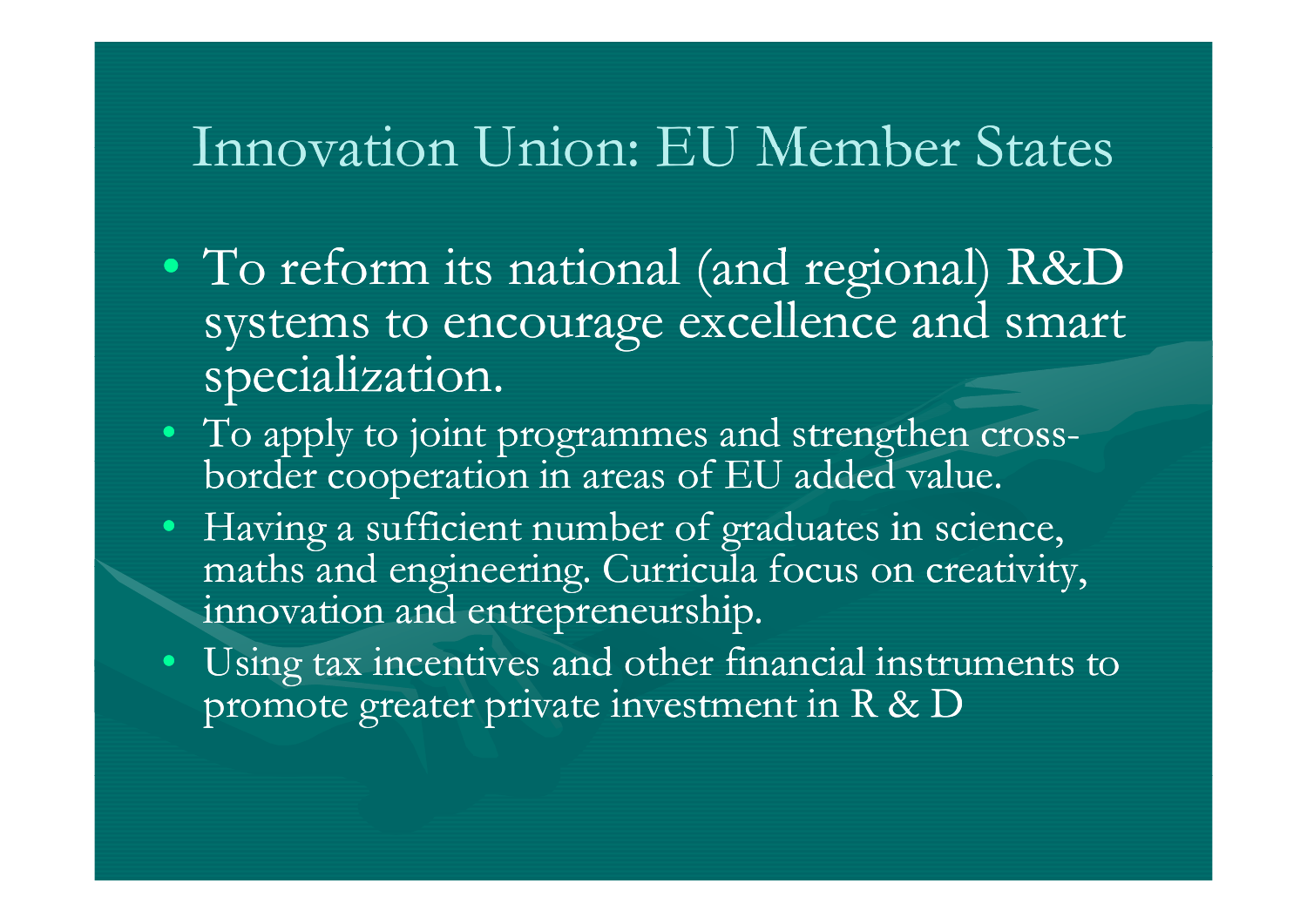### **Youth on the move the**

- Integrate and enhance the EU programs related to mobility, university and research (such as Erasmus, Erasmus Mundus, Tempus and Marie Curie) and link them to programs and resources.
- Explore ways to promote entrepreneurship through mobility programs for young professionals: Europass, EURES "Your First Job Aboard".
- Promote the recognition of non-formal and informal learning.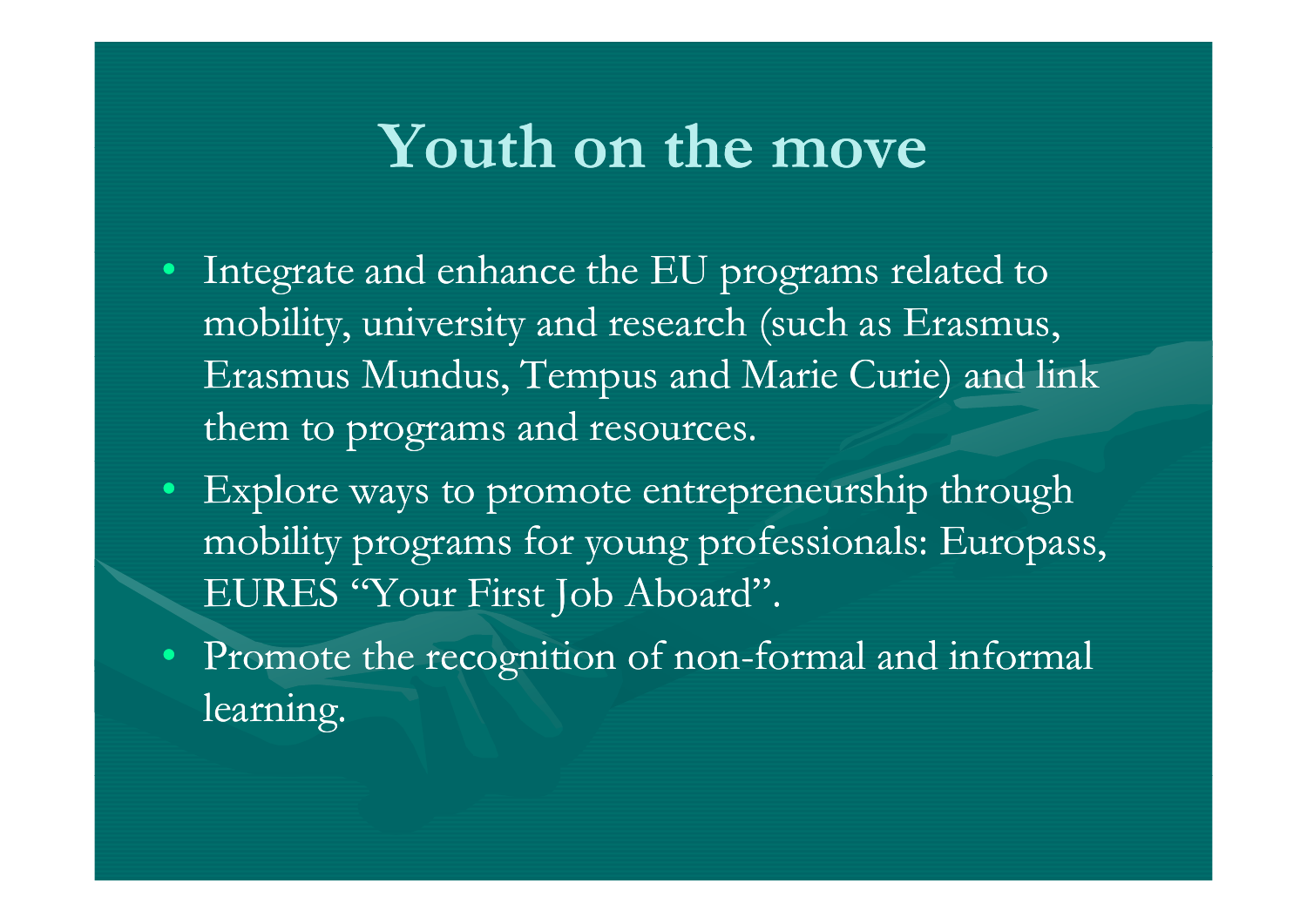### **A Digital Agenda for Europe**

- Create <sup>a</sup> genuine single market for online content and services. EU markets for Internet access services and digital content safe and without borders, active support for the digitization of European cultural heritage and shape the global Internet governance
- Education and Digital Economy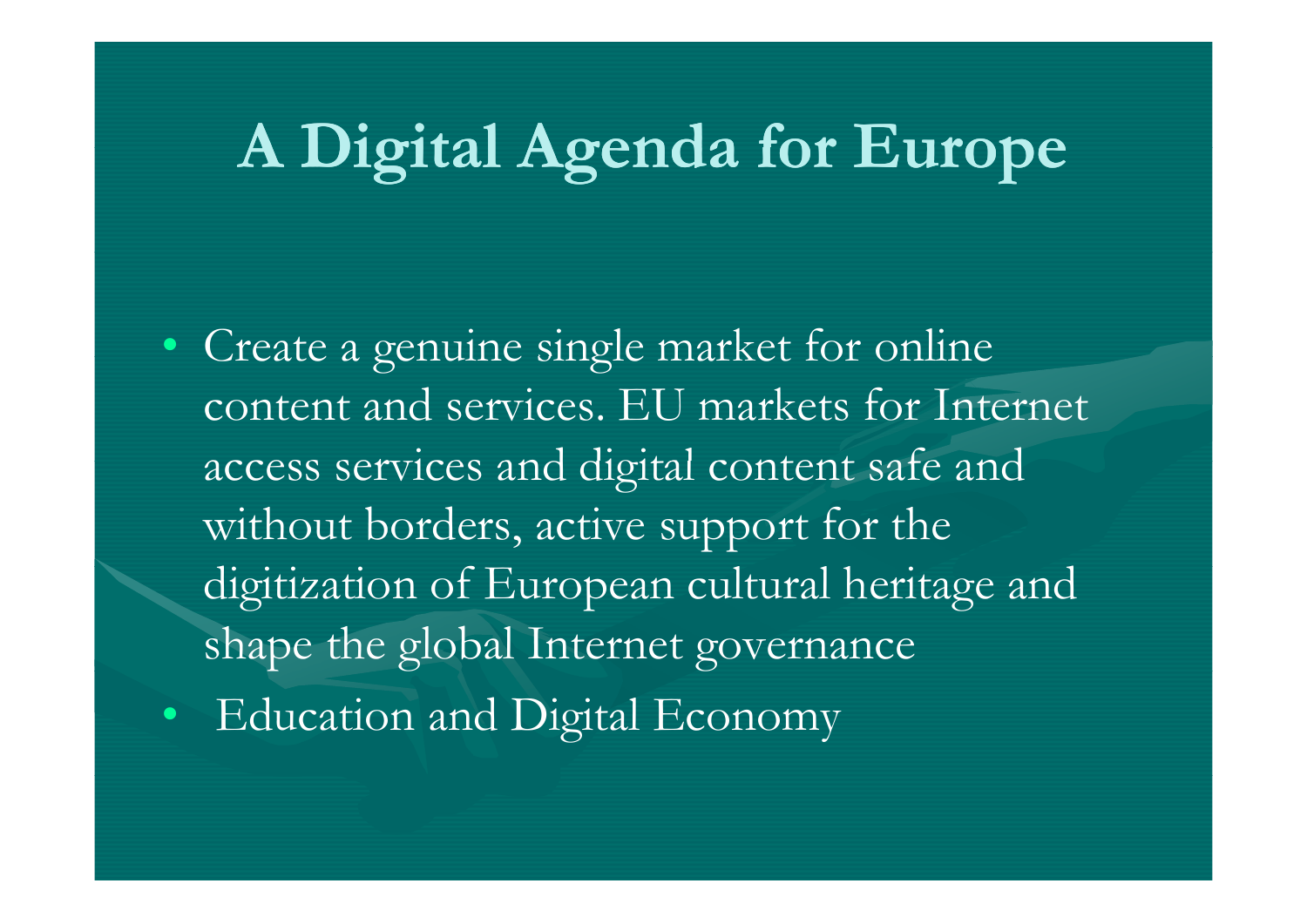### An Agenda for new skills and jobs

- Only 63% of women in the labor market, only 46% of over 55 works (62% U.S. and Japan)
- The Lifelong Learning Programme
- Education and employability.
- European Qualifications Framework (EQF), in force since 2008, with eight levels by 2012, focusing on learning outcomes.